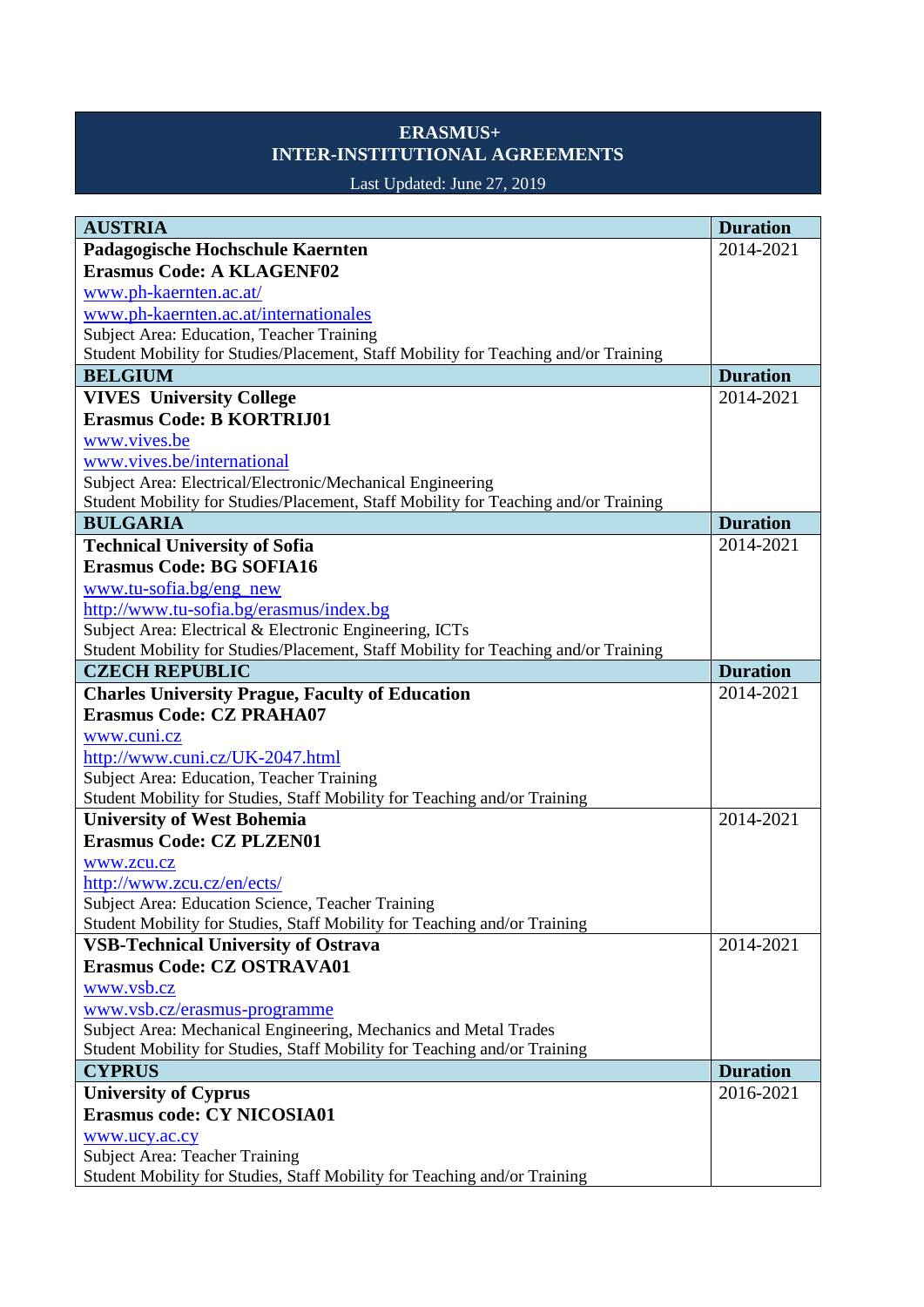| <b>Frederick University</b>                                                                                                              | 2015-2021                    |
|------------------------------------------------------------------------------------------------------------------------------------------|------------------------------|
| <b>Erasmus Code: CY NICOSIA23</b>                                                                                                        |                              |
| www.frederick.ac.cy                                                                                                                      |                              |
| Subject Area: Education, Mechanical Engineering                                                                                          |                              |
| Student Mobility for Studies/Placement, Staff Mobility for Teaching and/or Training                                                      |                              |
| <b>University of Nicosia</b>                                                                                                             | 2016-2021                    |
| <b>Erasmus Code: CY NICOSIA14</b>                                                                                                        |                              |
| www.unic.ac.cy                                                                                                                           |                              |
| Subject Area: Electrical/Electronic/Mechanical/Civil Engineering                                                                         |                              |
| Student Mobility for Studies/Placement, Staff Mobility for Teaching and/or Training                                                      |                              |
| Subject Area: Education                                                                                                                  | 2017-2021                    |
| Staff Mobility for Teaching and/or Training                                                                                              |                              |
| <b>DENMARK</b>                                                                                                                           | <b>Duration</b>              |
| <b>Lillebaelt Academy of Professional Higher Education</b>                                                                               | 2014-2016                    |
| <b>Erasmus Code: DK ODENSE21</b>                                                                                                         |                              |
| www.eal.dk                                                                                                                               |                              |
| http://www.eal.dk/international                                                                                                          |                              |
| Subject Area: Electrical/Electronic/Mechanical/Civil Engineering                                                                         |                              |
| Student Mobility for Studies, Staff Mobility for Teaching and/or Training                                                                |                              |
| <b>University College Lillebaelt (UCL)</b>                                                                                               | 2015-2017                    |
| <b>Erasmus Code: DK VEJLE06</b>                                                                                                          |                              |
| http://international.ucl.dk                                                                                                              |                              |
| Subject Area: Education, Teacher Training                                                                                                |                              |
| Student Mobility for Studies, Staff Mobility for Teaching and/or Training                                                                |                              |
| <b>VIA University College</b>                                                                                                            | 2014-2015                    |
| <b>Erasmus Code: DK RISSKOV06</b>                                                                                                        | 2015-2016                    |
| www.viauc.com                                                                                                                            | 2016-2021                    |
| Subject Area: Civil Engineering                                                                                                          |                              |
| Student Mobility for Studies, Staff Mobility for Teaching and/or Training                                                                |                              |
| <b>FRANCE</b><br><b>ESPE Université d'Aix Marseille</b>                                                                                  | <b>Duration</b><br>2014-2021 |
|                                                                                                                                          |                              |
| <b>Erasmus Code: F MARSEIL84</b>                                                                                                         |                              |
| http://espe.univ-amu.fr/fr/relations-internationales                                                                                     |                              |
| http://espe.univ-amu.fr/fr/master-meef-lespe-daix-marseille                                                                              |                              |
| Subject Area: Education Science, Teacher Training<br>Student Mobility for Studies/Placement, Staff Mobility for Teaching and/or Training |                              |
| Université Catholique del' Ouest (UCO)                                                                                                   | 2014-2021                    |
| <b>Erasmus Code: F ANGERS04</b>                                                                                                          |                              |
| http://www.uco.fr                                                                                                                        |                              |
| http://www.uco.fr/international/pole-international/programme-d-echanges-                                                                 |                              |
| 21235.kjsp?RH=SITE1 RP4-FR                                                                                                               |                              |
| <b>Subject Area: Teacher Training</b>                                                                                                    |                              |
| Student Mobility for Studies, Staff Mobility for Teaching                                                                                |                              |
| <b>ITALY</b>                                                                                                                             | <b>Duration</b>              |
| Universita Degli Studi di Enna "KORE"                                                                                                    | 2014-2021                    |
| <b>Erasmus Code: I ENNA01</b>                                                                                                            |                              |
| www.unikore.it                                                                                                                           |                              |
| Subject Area: Education, Engineering & Engineering Trades, Civil Engineering                                                             |                              |
| Student Mobility for Studies, Staff Mobility for Teaching and/or Training                                                                |                              |
| Universita Degli Studi Di Padova                                                                                                         | 2014-2021                    |
| <b>Erasmus Code: I PADOVA01</b>                                                                                                          |                              |
|                                                                                                                                          |                              |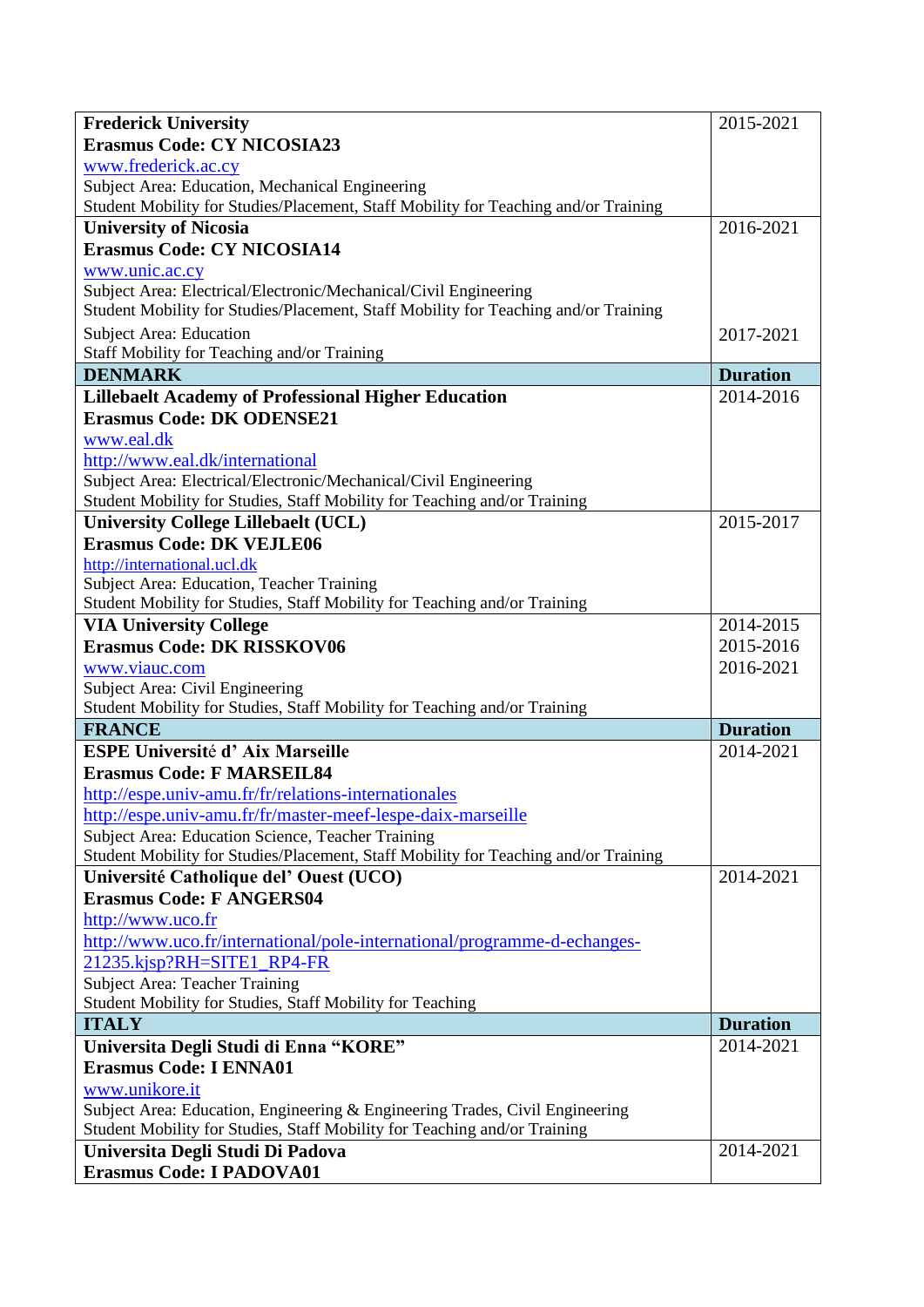| http://www.unipd.it/en/                                                             |                 |
|-------------------------------------------------------------------------------------|-----------------|
| http://www.unipd.it/en/node/817                                                     |                 |
| <b>Subject Area: Computing</b>                                                      |                 |
| Student Mobility for Studies, Staff Mobility for Teaching                           |                 |
| Universita Telematica Internazionale UNINETTUNO                                     | 2014-2021       |
| <b>Erasmus Code: I ROMA24</b>                                                       |                 |
| http://www.uninettunouniversity.net                                                 |                 |
| http://www.uninettunouniversity.net/en/offertaformativa.aspx                        |                 |
| Subject Area: Information and Communication Technologies, Civil Engineering         |                 |
| Student Mobility for Studies, Staff Mobility for Teaching and/or Training           |                 |
| <b>LITHUANIA</b>                                                                    | <b>Duration</b> |
| <b>Klaipeda State University of Applied Sciences</b>                                | 2014-2021       |
| <b>Erasmus Code: LT KLAIPED09</b>                                                   |                 |
| www.kvk.lt                                                                          |                 |
| http://www.kvk.lt/index.php/lt/degree-programmes/technology-faculty                 |                 |
| Subject Area: Electrical/Electronic/Civil/Mechanical Engineering                    |                 |
| Student Mobility for Studies/Placement, Staff Mobility for Teaching and/or Training |                 |
| <b>Kaunas University of Technology</b>                                              | 2014-2021       |
| <b>Erasmus Code: LT KAUNAS02</b>                                                    |                 |
| www.ktu.lt                                                                          |                 |
| http://en.ktu.lt/content/studies/exchange-students                                  |                 |
| Subject Area: Electrical/Electronic/Civil Engineering                               |                 |
| Student Mobility for Studies, Staff Mobility for Teaching and/or Training           |                 |
| <b>POLAND</b>                                                                       | <b>Duration</b> |
| <b>Czestochowa University of Technology</b>                                         | 2014-2021       |
| <b>Erasmus Code: PL CZESTOC01</b>                                                   |                 |
| www.pcz.pl                                                                          |                 |
| www.pcz.pl/english/student                                                          |                 |
| Subject Area: Electrical/Electronic/Civil Engineering, ICTs                         |                 |
| Student Mobility for Studies/Placement, Staff Mobility for Teaching and/or Training |                 |
| Politechnika Opolska                                                                | 2014-2021       |
| <b>Erasmus Code: PL OPOLE02</b>                                                     |                 |
| www.po.opole.pl/en                                                                  |                 |
| http://iro.po.opole.pl/index.php/en/                                                |                 |
| Subject Area: Electrical/Electronic/Civil/Mechanical Engineering, ICTs              |                 |
| Student Mobility for Studies/Placement, Staff Mobility for Teaching and/or Training |                 |
| Kujawy and Pomorze University in Bydgoszcz                                          | 2014-2021       |
| <b>Erasmus Code: PL BYDGOSZ08</b>                                                   |                 |
| http://www.en.kpsw.edu.pl/en/                                                       |                 |
| http://www.en.kpsw.edu.pl/en/erasmus-students-application-procedure                 |                 |
| Subject Area: Education Science, Civil Engineering, ICTs                            |                 |
| Student Mobility for Studies/Placement, Staff Mobility for Teaching and/or Training |                 |
| <b>Vistula University</b>                                                           | 2014-2021       |
| <b>Erasmus Code: PL WARSAW78</b>                                                    |                 |
| www.vistula.edu.pl/en                                                               |                 |
| <b>Subject Area: ICTs</b>                                                           |                 |
| Student Mobility for Studies, Staff Mobility for Teaching and/or Training           |                 |
| Panstwowa Wyzsza Szkola Zawodowa w Glogowie                                         | 2014-2021       |
| <b>Erasmus Code: PL GLOGOW02</b>                                                    |                 |
| www.pwsz.glogow.pl                                                                  |                 |
| http://en.pwsz.glogow.pl/                                                           |                 |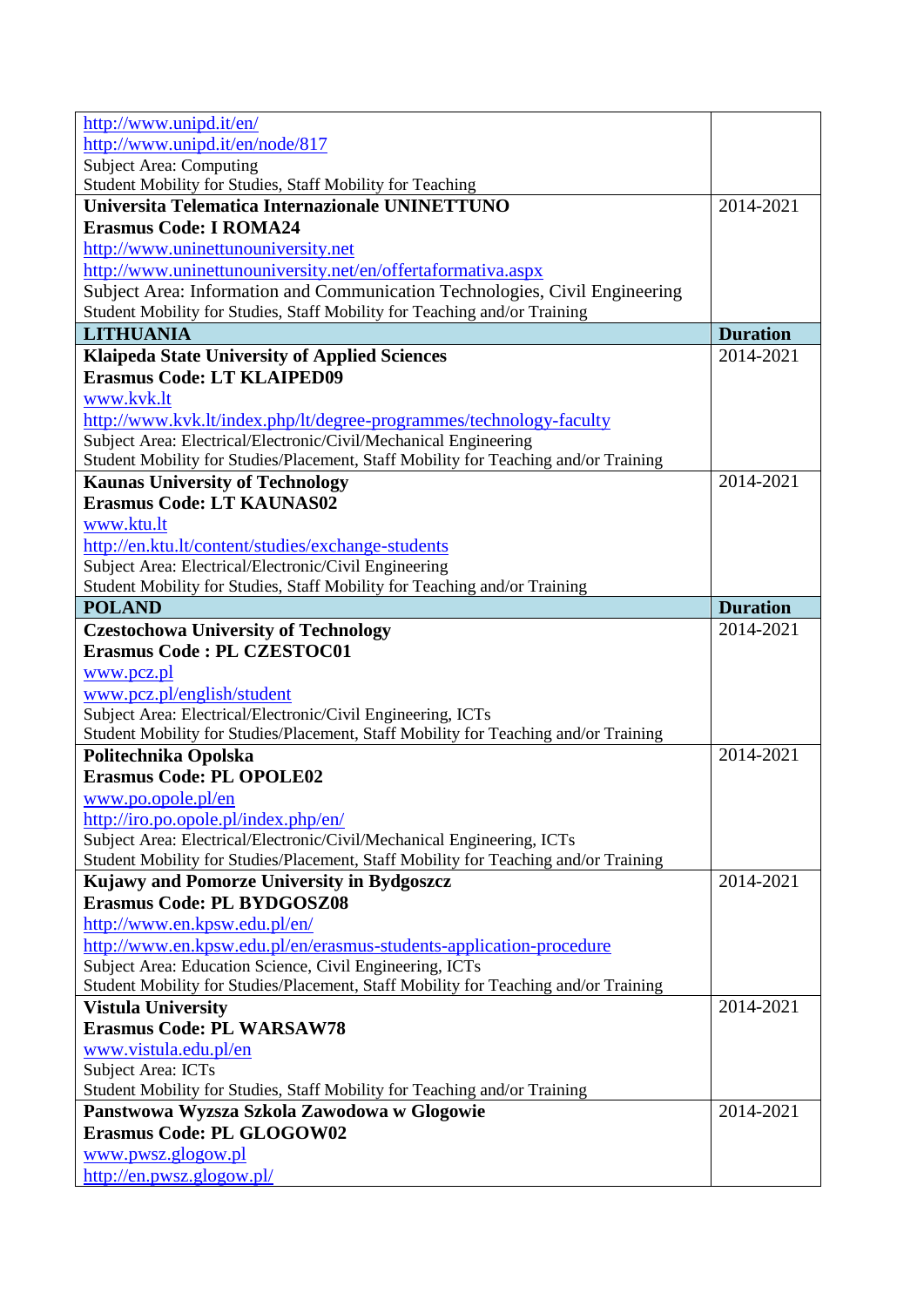| Subject Area: Electrical/Electronic/Mechanical Engineering, ICTs                                                    |                 |
|---------------------------------------------------------------------------------------------------------------------|-----------------|
| Student Mobility for Studies, Staff Mobility for Teaching and/or Training                                           | 2014-20121      |
| Panstwowa Wyzsza Szkola Zawodowa w Nysie<br><b>Erasmus Code: PL NYSA01</b>                                          |                 |
| http://pwsz.nysa.pl                                                                                                 |                 |
| http://www.bwm.pwsz.nysa.pl                                                                                         |                 |
| Subject Area: Engineering, Computer Science                                                                         |                 |
| Student Mobility for Studies/Placement, Staff Mobility for Teaching and/or Training                                 |                 |
| <b>PORTUGAL</b>                                                                                                     | <b>Duration</b> |
| Universidade do Algarve                                                                                             | 2014-2021       |
| <b>Erasmus Code: P FARO02</b>                                                                                       |                 |
| www.ualg.pt                                                                                                         |                 |
| http://www.ualg.pt/home/en                                                                                          |                 |
| Subject Area: Education/Teacher Training, Electrical/Electronic Engineering                                         |                 |
| Student Mobility for Studies, Staff Mobility for Teaching and/or Training                                           |                 |
| <b>Instituto Piaget, Lisbon</b>                                                                                     | 2014-2021       |
| <b>Erasmus Code: PLISBOA101</b>                                                                                     |                 |
| www.ipiaget.org                                                                                                     |                 |
| Subject Area: Education Science, Teacher Training                                                                   |                 |
| Student Mobility for Studies, Staff Mobility for Teaching and/or Training                                           |                 |
| Instituto Politecnico de Braganca (IPB)                                                                             | 2014-2021       |
| <b>Erasmus Code: P BRAGANCA01</b>                                                                                   |                 |
| www.ipb.pt                                                                                                          |                 |
| www.ipb.pt/ectsguide                                                                                                |                 |
| Subject Area: Civil/Electrical/Electronic/Mechanical Engineering                                                    |                 |
| Student Mobility for Studies, Staff Mobility for Teaching and/or Training                                           |                 |
| Instituto Universitario Da Maia (ISMAI)                                                                             | 2014-2021       |
| <b>Erasmus Code: P MAIA01</b>                                                                                       |                 |
| www.ismai.pt                                                                                                        |                 |
| http://www.ismai.pt/NR/exeres/08B8AFEF-BB09-4480-A972-E9BF2EB30A71,frameless.htm                                    |                 |
| Subject Area: Computer Science, Computer Use                                                                        |                 |
| Student Mobility for Studies, Staff Mobility for Teaching and/or Training                                           |                 |
| <b>ROMANIA</b>                                                                                                      | <b>Duration</b> |
| Universitatea Tehnika de Constructii, Bucuresti                                                                     | 2014-2021       |
| <b>Erasmus Code: RO BUCURES08</b>                                                                                   |                 |
| www.utcb.ro                                                                                                         |                 |
| http://erasmus.utcb.ro/incoming                                                                                     |                 |
| Subject Area: Civil/Mechanical Engineering                                                                          |                 |
| Student Mobility for Studies/Placement, Staff Mobility for Teaching and/or Training                                 |                 |
| Universitatea 'Politechnica' din Bucuresti                                                                          | 2016-2021       |
| <b>Erasmus Code: RO BUCURES11</b>                                                                                   |                 |
| www.upb.ro                                                                                                          |                 |
| Subject Area: Electrical & Electronic Engineering                                                                   |                 |
| Student Mobility for Studies, Staff Mobility for Teaching and/or Training                                           |                 |
| Universitatea Transilvania Din Brasov                                                                               | 2014-2021       |
| <b>Erasmus Code: RO BRASOV01</b>                                                                                    |                 |
| www.unitbv.ro                                                                                                       |                 |
| http://www.unitbv.ro/orien/                                                                                         |                 |
| Subject Area: Education Science, Civil/Electrical/Mechanical Engineering                                            |                 |
| Student Mobility for Studies/Placement, Staff Mobility for Teaching and/or Training<br><b>University of Craiova</b> | 2014-2021       |
|                                                                                                                     |                 |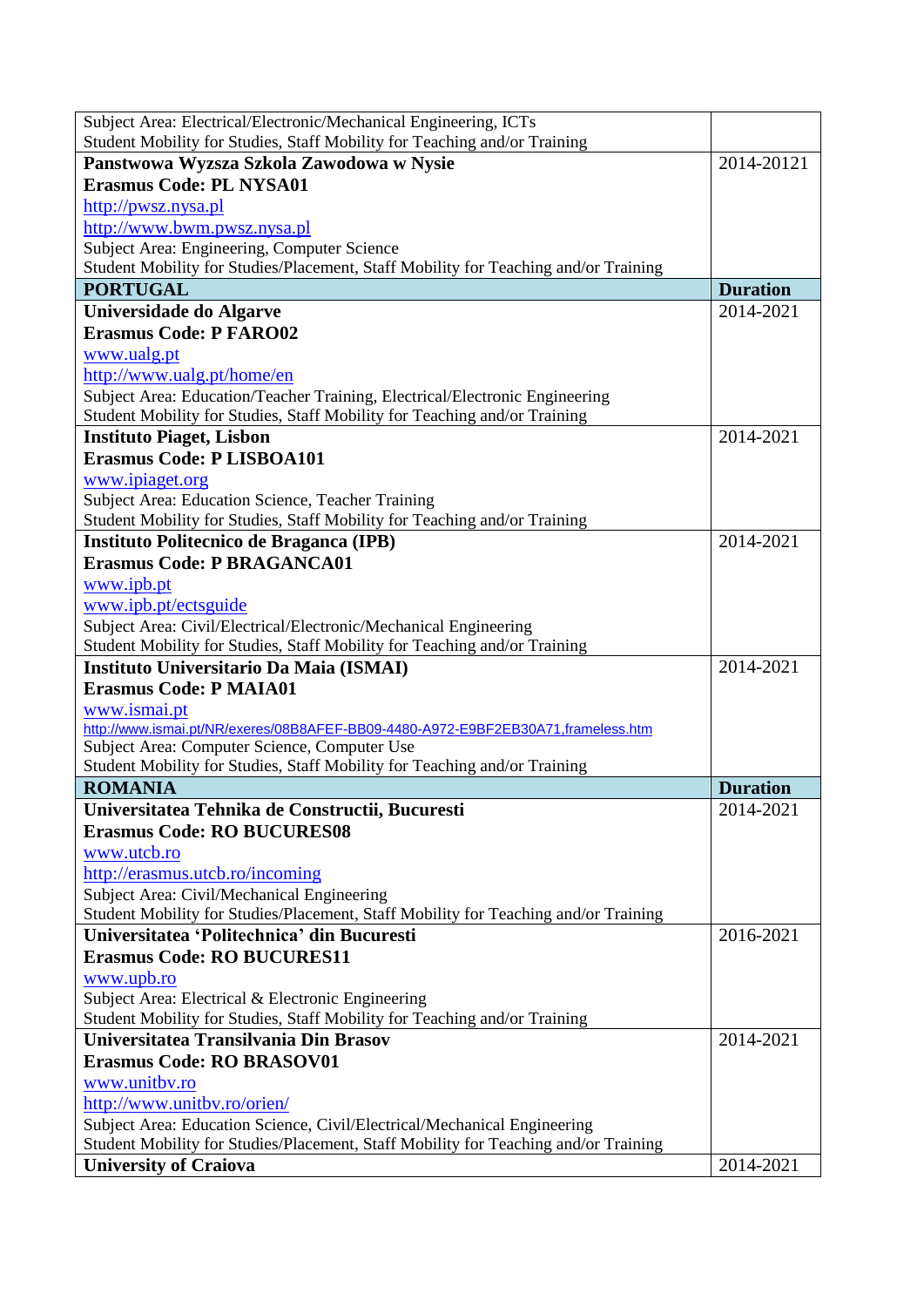| <b>Erasmus Code: RO CRAIOVA01</b>                                                           |                 |
|---------------------------------------------------------------------------------------------|-----------------|
| http://www.ucv.ro/en/                                                                       |                 |
| http://www.ucv.ro/en/international/                                                         |                 |
| Subject Area: Information and Communication Technologies (ICTs)                             |                 |
| Student Mobility for Studies/Placement, Staff Mobility for Teaching and/or Training         |                 |
| <b>Alexandru Ioan Cuza University of Iasi</b>                                               | 2016-2021       |
| www.uaic.ro                                                                                 |                 |
| Subject Area: Environment, Physics, Mathmematics                                            |                 |
| Student Mobility for Studies/Placement, Staff Mobility for Teaching and/or Training         |                 |
| <b>SLOVAKIA</b>                                                                             | <b>Duration</b> |
| <b>Slovak University of Technology in Bratislava</b>                                        | 2015-2021       |
| <b>Erasmus Code: SK BRATISL01</b>                                                           | 2017-2021       |
| http://www.stuba.sk                                                                         |                 |
| http://www.stuba.sk/english/exchange-                                                       |                 |
| students/erasmus.students.htmal?page_id=5720                                                |                 |
| Subject Area: Civil/Electrical/Electronic/Mechanical Engineering                            |                 |
| Student Mobility for Studies, Staff Mobility for Teaching and/or Training                   |                 |
| <b>SPAIN</b>                                                                                | <b>Duration</b> |
| Universidad de Jaen                                                                         | 2014-2021       |
| <b>Erasmus Code: E JAEN01</b>                                                               |                 |
| www.ujaen.es                                                                                |                 |
| http://ujaen.es/serv/vicint/home/academics_home.php                                         |                 |
| Subject Area: Education, Civil/Electrical/Electronic/Mechanical Engineering, ICTs           |                 |
| Student Mobility for Studies/Placement, Staff Mobility for Teaching and/or Training         |                 |
| Universidad de Zaragoza                                                                     | 2014-2021       |
| <b>Erasmus Code: EZARAGOZ01</b>                                                             |                 |
| http://www.unizar.es                                                                        |                 |
| http://wzar.unizar.es/servicios/inter/internationalstudents.htm                             |                 |
| Subject Area: Education Science/Teacher Training                                            |                 |
| Student Mobility for Studies, Staff Mobility for Teaching and/or Training                   |                 |
| Universitat Politecnica de Valencia                                                         | 2014-2021       |
| <b>Erasmus Code: E VALENCI02</b>                                                            |                 |
| www.upv.es                                                                                  |                 |
| http://www.upv.es/contenidos/IOFEPSA/                                                       |                 |
| Subject Area: Electricity and Energy, Mechanics and Metal Trades                            |                 |
| Student Mobility for Studies/Placement, Staff Mobility for Teaching and/or Training         |                 |
| Universitad de Extremadura                                                                  | 2019-2021       |
| <b>Erasmus Code: E BADAJOZ01</b>                                                            |                 |
| www.unex.es/relint                                                                          |                 |
| http://www.unex.es/organizacion/secretariados/sri/incoming-erasmus-students-on-             |                 |
| line-registration/european-erasmus-students                                                 |                 |
| Subject Area: Engineering & engineering trades (electrical, electronics, mechanical, civil) |                 |
| Student Mobility for Studies/Placement, Staff Mobility for Teaching and/or Training         |                 |
| <b>TURKEY</b>                                                                               | <b>Duration</b> |
| <b>Karabuk University</b>                                                                   | 2014-2021       |
| <b>Erasmus Code: TR KARABUK01</b>                                                           |                 |
| www.karabuk.edu.tr                                                                          |                 |
| http://uluslararasi.karabuk.edu.tr/ects/default.aspx                                        |                 |
| Subject Area: Education, Civil/Electrical/Electronic/Mechanical Engineering                 |                 |
| Student Mobility for Studies, Staff Mobility for Teaching and/or Training                   |                 |
| <b>Maltepe University</b>                                                                   | 2014-2021       |